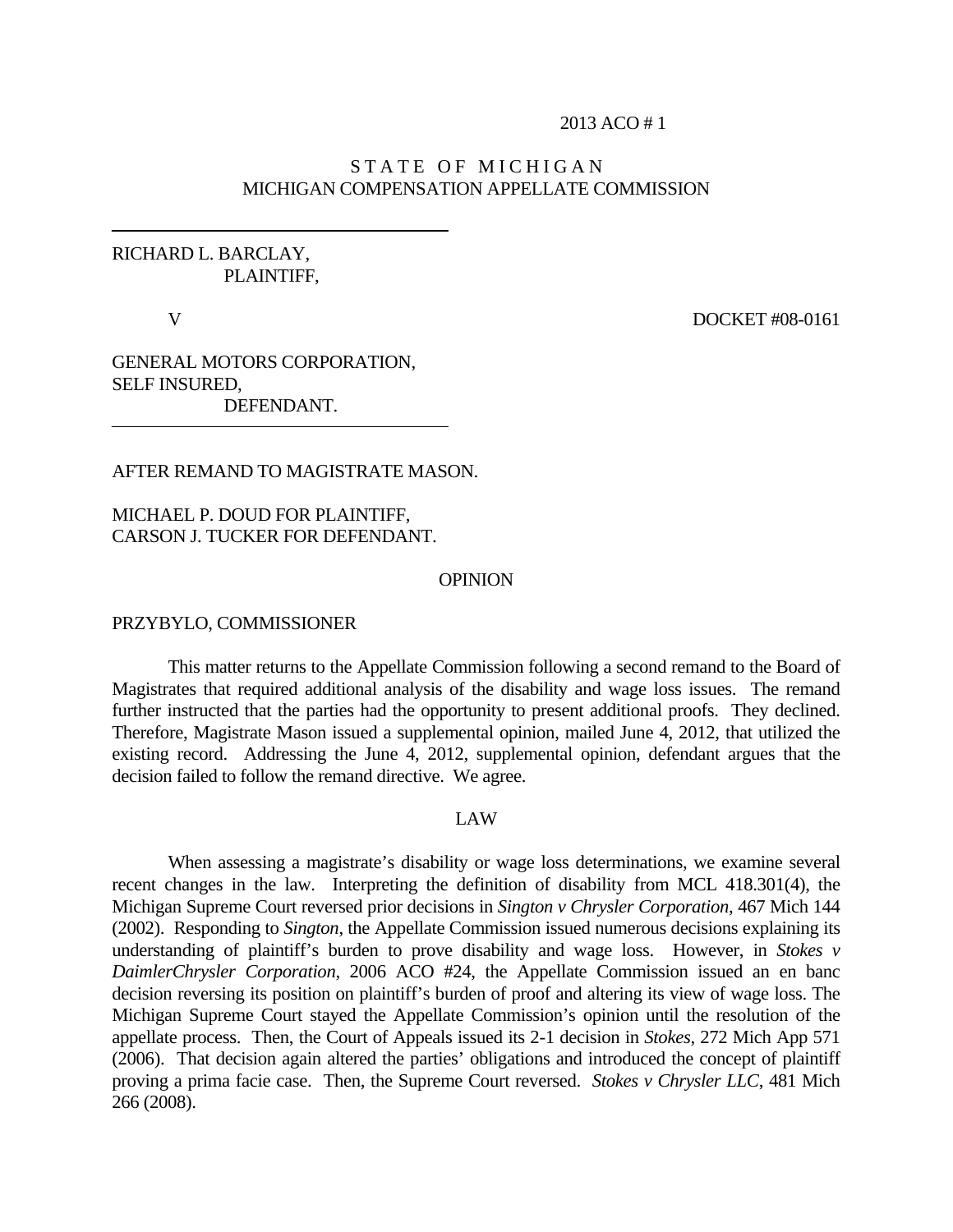The multiple changes in legal standards concerning disability created an impossible situation for litigants. They could not make an informed decision about the evidence to introduce at the hearing. Under *Haske v Transport Leasing, Inc, Indiana*, 455 Mich 628 (1997), the decisions were simple. Plaintiff introduced proof that he could not perform any single job and proof that his injury caused his wage loss. Then, defendant introduced proofs that plaintiff could perform other jobs. *Sington* changed that, but did not create a clear mandate about what proofs would satisfy the new standard. Since *Sington*, the parties have been subject to a constantly changing mandate. In short, we keep moving the target. In some cases, the standard changed three times between plaintiff's filing and the actual hearing. In fact, the Supreme Court addressed the inconsistent application of the *Sington* standard in its *Stokes* decision. These constant changes prevent a fair process and require a remand in almost every case.

 In *Stokes*, the Supreme Court then reversed the Court of Appeals and provided clear guidelines for future cases. In so doing, the decision specifically states that certain Appellate Commission decisions accurately reflect the *Sington* standard, but criticized the abandonment of the standard when analyzing cases. The Supreme Court *Stokes* decision also mandates discovery, including vocational rehabilitation expert interviews with plaintiff. Finally, the decision outlines plaintiff's obligations when proving disability. It states:

First, the injured claimant must disclose his qualifications and training. This includes education, skills, experience, and training, whether or not they are relevant to the job the claimant was performing at the time of the injury. It is the obligation of the finder of fact to ascertain whether such qualifications and training have been fully disclosed.

Second, the claimant must then prove what jobs, if any, he is qualified and trained to perform within the same salary range as his maximum earning capacity at the time of the injury. *Sington*, *supra* at 157. The statute does not demand a transferable-skills analysis and we do not require one here, but the claimant must provide some reasonable means to assess employment opportunities to which his qualifications and training might translate. This examination is limited to jobs within the maximum salary range. There may be jobs at an appropriate wage that the claimant is qualified and trained to perform, even if he has never been employed at those particular jobs in the past. *Id*. at 160. The claimant is not required to hire an expert or present a formal report. For example, the claimant's analysis may simply consist of a statement of his educational attainments, and skills acquired throughout his life, work experience, and training; the job listings for which the claimant could realistically apply given his qualifications and training; and the results of any efforts to secure employment. The claimant could also consult with a job-placement agency or career counselor to consider the full range of available employment options. Again, there are no absolute requirements, and a claimant may choose whatever method he sees fit to prove an entitlement to workers' compensation benefits. A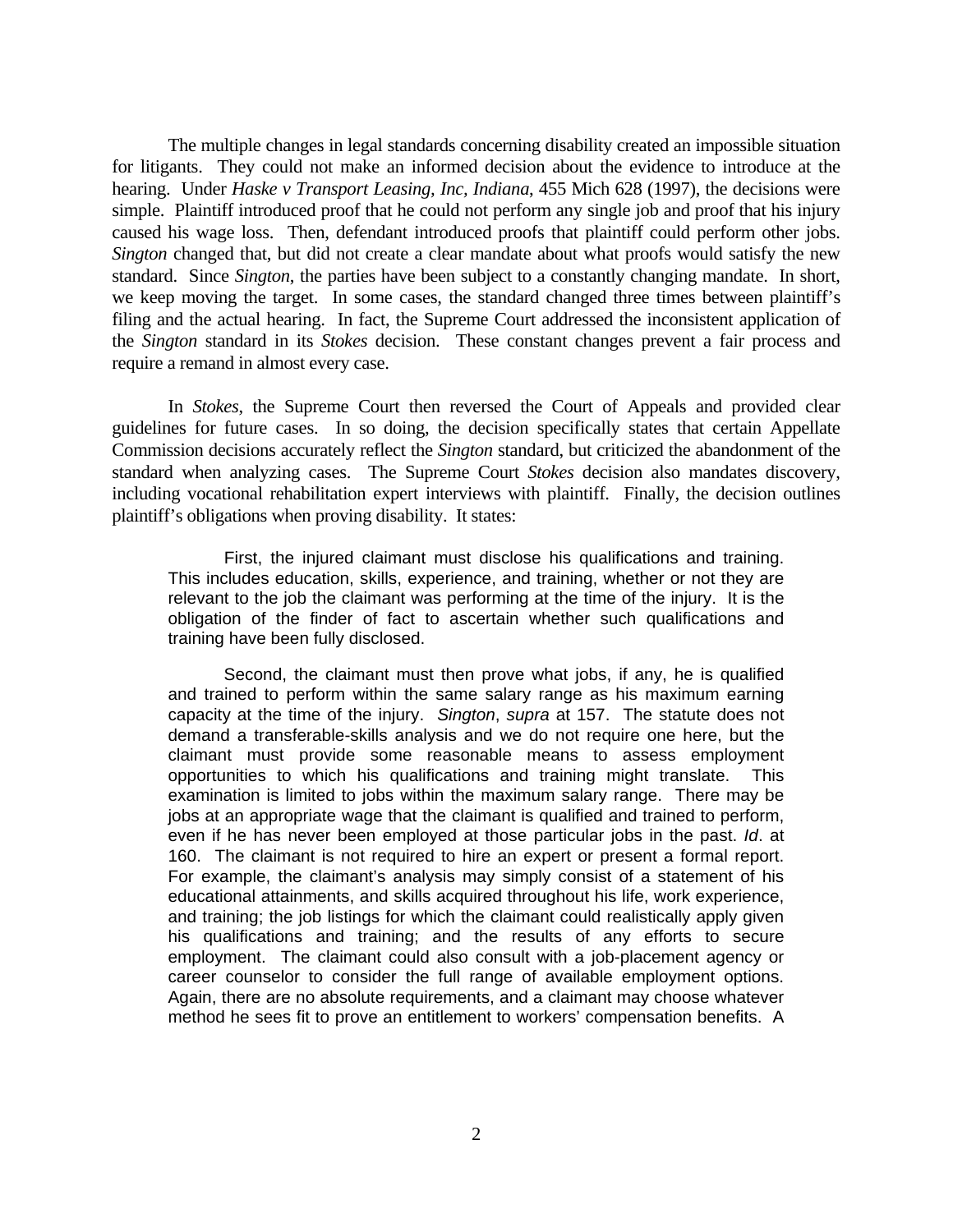claimant sustains his burden of proof by showing that there are no reasonable employment options available for avoiding a decline in wages.

We are cognizant of the difficulty of placing on the claimant the burden of defining the universe of jobs for which he is qualified and trained, because the claimant has an obvious interest in defining that universe narrowly. Nonetheless, this is required by the statute. Moreover, because the employer always has the opportunity to rebut the claimant's proofs, the claimant would undertake significant risk by failing to reasonably consider the proper array of alternative available jobs because the burden of proving disability always remains with the claimant. The finder of fact, after hearing from both parties, must evaluate whether the claimant has sustained his burden.

Third, the claimant must show that his work-related injury prevents him from performing some or all of the jobs identified as within his qualifications and training that pay his maximum wages. *Id*. at 158.

Fourth, if the claimant is capable of performing any of the jobs identified, the claimant must show that he cannot obtain any of these jobs. The claimant must make a good-faith attempt to procure post-injury employment if there are jobs at the same salary or higher that he is qualified and trained to perform and the claimant's work-related injury does not preclude performance.

Upon the completion of these four steps, the claimant establishes a prima facie case of disability. The following steps represent how each of the parties may then challenge the evidence presented by the other.

Fifth, once the claimant has made a prima facie case of disability, the burden of production shifts to the employer to come forward with evidence to refute the claimant's showing. At the outset, the employer obviously is in the best position to know what jobs are available within that company and has a financial incentive to rehabilitate and re-employ the claimant.

Sixth, in satisfying its burden of production, the employer has a right to discovery under the reasoning of *Boggetta* if discovery is necessary for the employer to sustain its burden and present a meaningful defense. Pursuant to MCL 418.851 and MCL 418.853, the magistrate has the authority to require discovery when necessary to make a proper determination of the case. The magistrate cannot ordinarily make a proper determination of a case without becoming fully informed of all the relevant facts. If discovery is necessary for the employer to sustain its burden of production and to present a meaningful defense, then the magistrate abuses his discretion in denying the employer's request for discovery. For example, the employer may choose to hire a vocational expert to challenge the claimant's proofs. That expert must be permitted to interview the claimant and present the employer's own analysis or assessment. The employer may be able to demonstrate that there are actual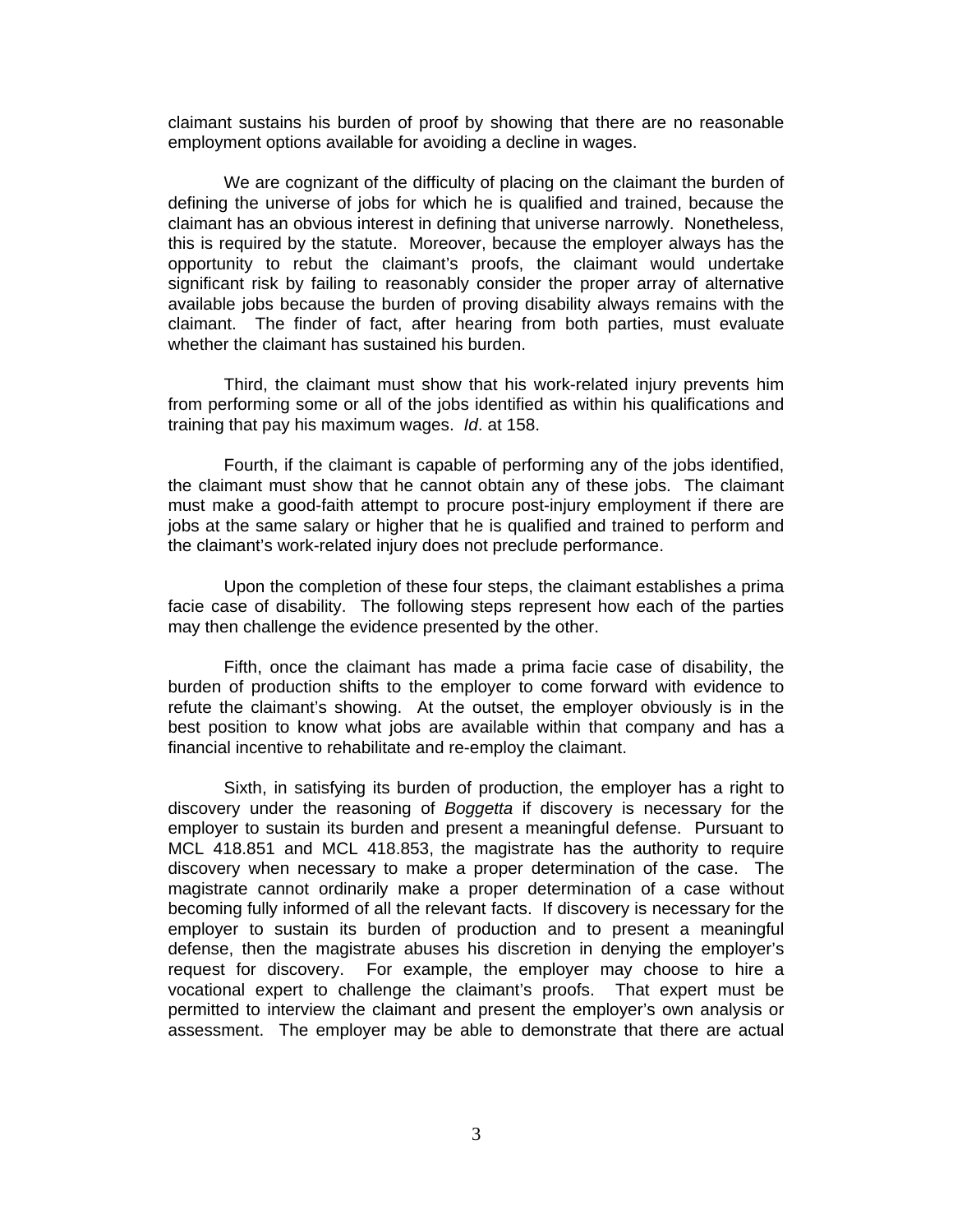jobs that fit within the claimant's qualifications, training, and physical restrictions for which the claimant did not apply or refused employment.

 Finally, the claimant, on whom the burden of persuasion always rests, may then come forward with additional evidence to challenge the employer's evidence. [*Stokes* at 281-284, footnote omitted.]

 The Supreme Court in *Stokes v Chrysler LLC*, 481 Mich 266 (2008), reiterated that plaintiff must prove wage loss. While the Workers' Disability Compensation Act clearly defines wage loss in MCL 418.471, the courts have interpreted wage loss differently. In *Haske v Transport Leasing, Inc, Indiana*, 455 Mich 628 (1997), the Court required plaintiff to prove that he suffered an actual loss of wages after a work injury and that the work injury caused the subsequent wage loss. While the *Sington* Court overruled the *Haske* interpretation of disability, it upheld the need for plaintiff to prove wage loss. Further, the Court in *Sington* failed to offer any different interpretation of the wage loss requirement. In *Stokes* the Court of Appeals did not address wage loss other than expressly vacating the Appellate Commission majority view of wage loss. Finally, the Supreme Court *Stokes* decision mandates that plaintiff prove wage loss, but did not expound further. After *Stokes*, the Court of Appeals verified the viability of the *Haske* wage loss interpretation in *Romero v Burt Moeke Hardwoods, Inc*, 280 Mich App 1 (2008). Thus, we must apply the two-part *Haske* requirement. We explored the intricacies of the wage loss issues in *Epson v Event Staffing, Inc*, 2009 ACO #152. In that case, we recapitulated the law and firmly reiterated the requirement to follow both *Haske* and *Romero*. We issued the opinion as an en banc decision to eliminate any previous confusion emanating from our prior opinions.

 However, several former Appellate Commission members refused to follow the majority opinion in *Epson*. Those members continued to insist that the Act contained no requirement that a plaintiff prove wage loss. The members included those statements in the majority opinion in *Harder v Castle Bluff Apartments*, 2010 ACO #77. In response, the Michigan Supreme Court issued an order that specifically rejected that opinion. In fact the Court issued several additional orders specifying the requirement to prove wage loss and to calculate benefit rates that provide credit for wages that injured workers are able to earn in accordance with MCL 418.361(1).

 Respecting the Court's directive, we must include some guidance that will allow the parties to address this interpretation of wage loss as it pertains to benefit calculation. In addition to the Court's notation of § 361(1), benefit calculation actually begins with the provisions in MCL 418.371. Section 371 precisely sets the maximum benefit rate. According to that section the benefit rate must not exceed the difference between the average weekly wage at the time of the injury and the wage earning capacity after the injury in the same or other employments. This precise language has evaded interpretation since its inception more than thirty years ago. However, when coupled with the Court's current interpretation of wage earning capacity and the directive from *Harder*, we understand that the benefit cap calculation includes the wage earning capacity from all jobs suitable to plaintiff's qualifications and training beyond the jobs that pay the maximum.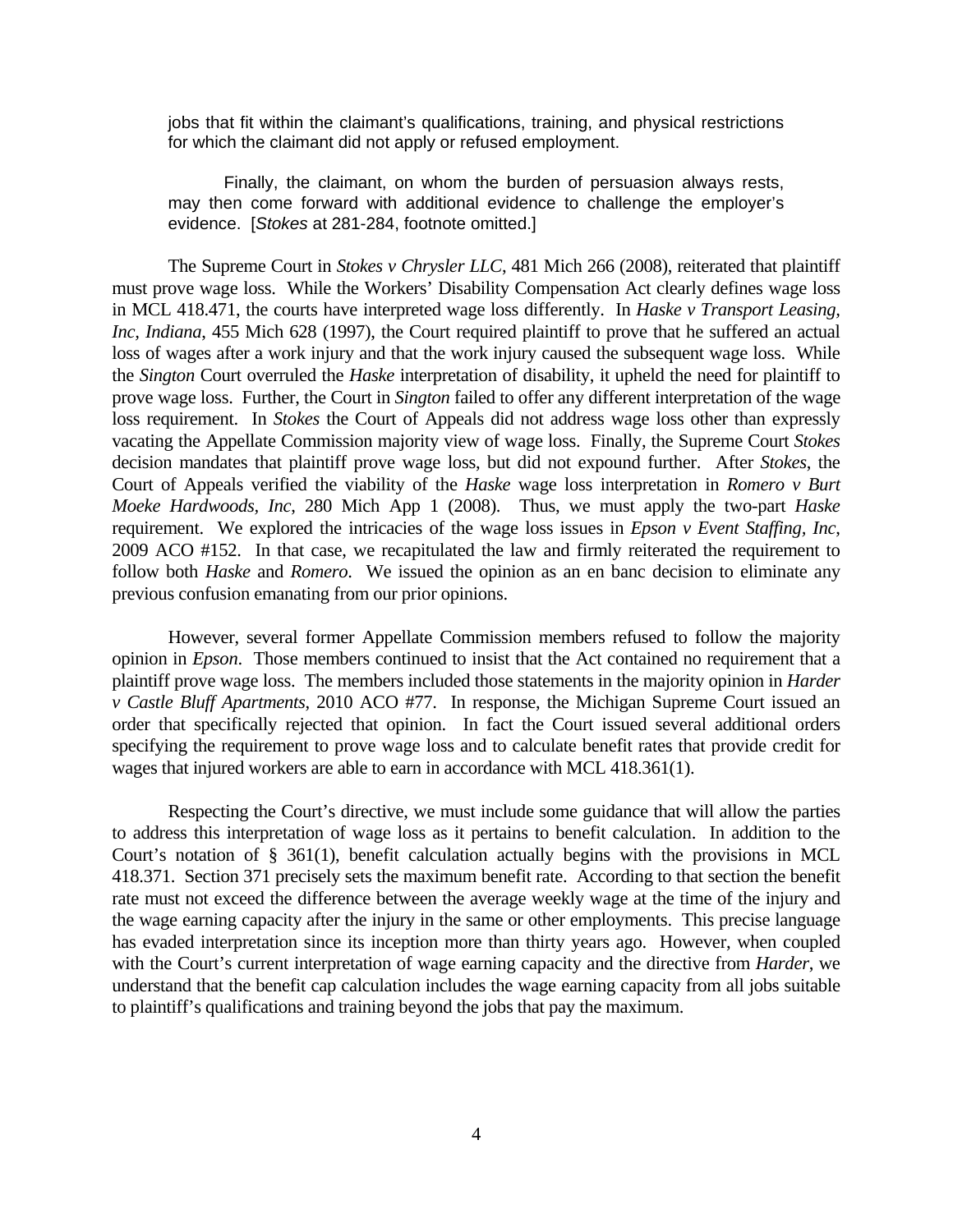With that understanding, we look to *Stokes* for guidance as we attempt to establish a method for determining the wage earning capacity in all employments that are suitable to plaintiff's qualifications and training. Following the *Stokes* multi-step process allows each party to present evidence that meets the approval of the Court. This, presumably, would also reduce remands because the Court has endorsed this method for establishing post-injury wage earning capacity. Therefore, we endorse the *Stokes* process to determine wage earning capacity to calculate wage loss.

 When an injured employee retains a wage earning capacity, but has not actually worked in the job, MCL 418.371(5) directs that the average weekly wage for that job is determined by the usual wage for similar services. Again the *Stokes* proofs normally would provide that information.

 Finally, MCL 418.361(1) contains the actual calculation formula, as informed by MCL 418.313. Section 361(1) requires computation of 80% of the after tax average weekly wage for both the injury job and the jobs that the claimant retains an earning capacity. However, the director of the Agency, according to § 313, must publish tables annually that conclusively establish those numbers based on average weekly wages. Using the numbers from the table, the benefit rate equals the number for the injury job less the number for the post-injury jobs where plaintiff retains an earning capacity.

## APPLICATION

 We find the various magistrates' decisions lack the essential findings required to determine plaintiff's eligibility for benefits as well as the correct benefit rate. The current legal standards clearly require very specific findings based on the record evidence. The first of these findings defines the universe of jobs suitable to plaintiff's qualifications and training at the time of his injury. This finding consists of a list of jobs. To date, no magistrate has constructed the list. This list provides the foundation for other findings. Importantly, this list will never change, and as such, serves as a foundation for future disagreements about disability and wage loss.

From the list of jobs suitable to plaintiff's qualifications and training, the current standard requires a finding of those jobs that plaintiff's work-related mental or physical impairment allows him to continue performing. Because the impairment may fluctuate, the analysis must address those fluctuations. For example, plaintiff's treating physician may severely restrict activities during recuperation periods, but alter those restrictions after convalescence. These fluctuations change the list of jobs plaintiff can perform. Again, this step is not a part of any analysis to date.

The next step further concentrates the job list to those jobs that are: 1) suitable to plaintiff's qualifications and training; 2) within plaintiff's work related restrictions; and additionally 3) available to plaintiff. This step routinely involves vocational job surveys and plaintiff directed job searches. This step is glaringly missing from the analyses. To adequately address this step, a magistrate must consider fluctuations in the evidence for the entire time of claimed disability. For example, a vocational expert may perform a job market survey that only examines the job market during a specific week. Or, as in this case, plaintiff may exhibit varying degrees of tenacity when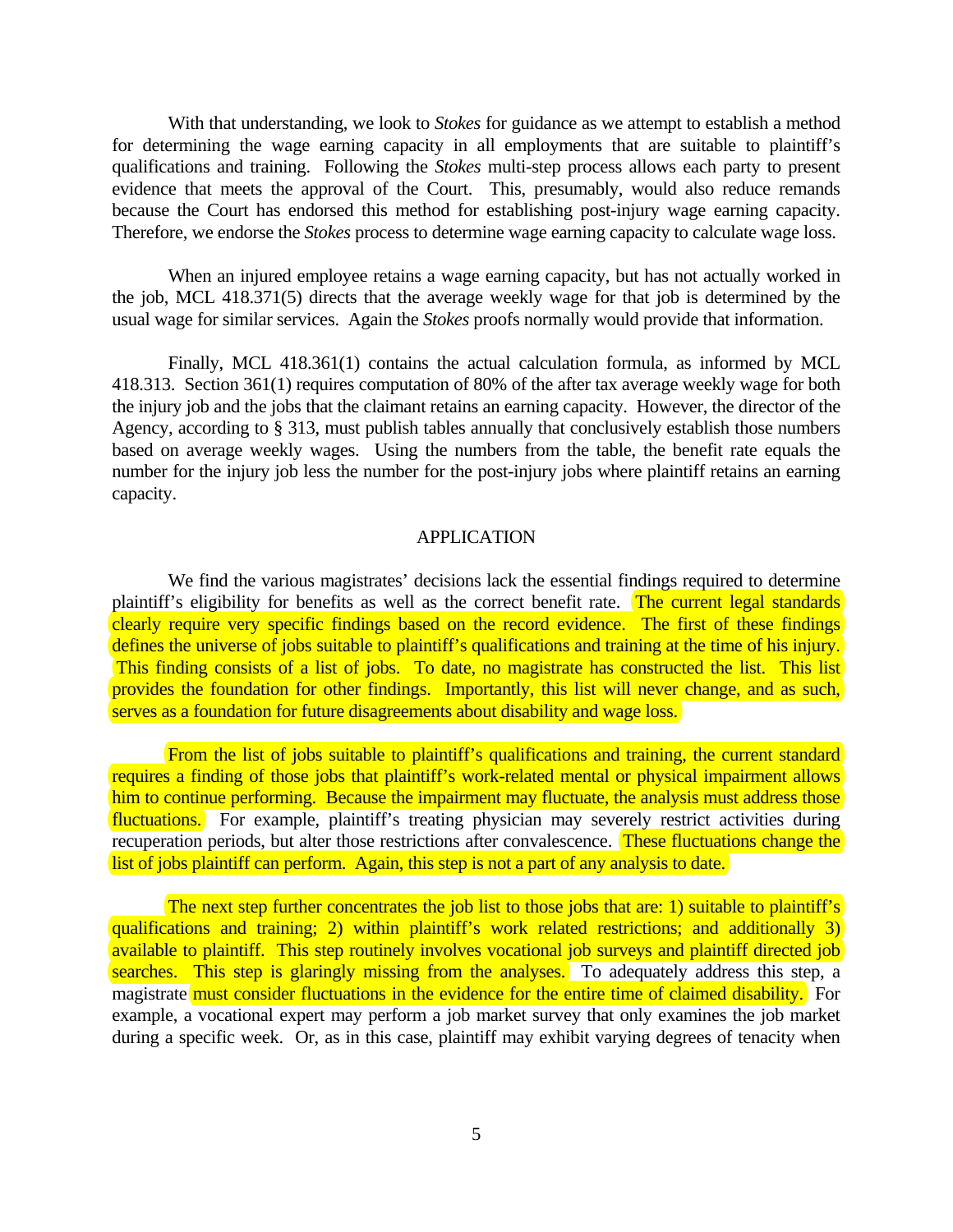looking for work. Again those fluctuations alter the list of jobs that are available. Only when plaintiff proves that no suitable, restriction-compliant jobs are available can the magistrate order full benefits.

 Finally, if the only available jobs pay less than the maximum, the magistrate must then follow the *Harder* standard and compute a partial rate of wage loss benefits.

## **CONCLUSION**

 Therefore, we remand for completion of the disability and wage loss analysis. The magistrate shall not allow any additional proofs. We do not retain jurisdiction. Because we do not retain jurisdiction, the magistrate must issue a new order that identifies the appropriate benefit rate.

Commissioners Goolsby and Owczarski concur.

| Gregory A. Przybylo  | Commissioner |
|----------------------|--------------|
| <b>Garry Goolsby</b> | Commissioner |

Lester A. Owczarski Commissioner